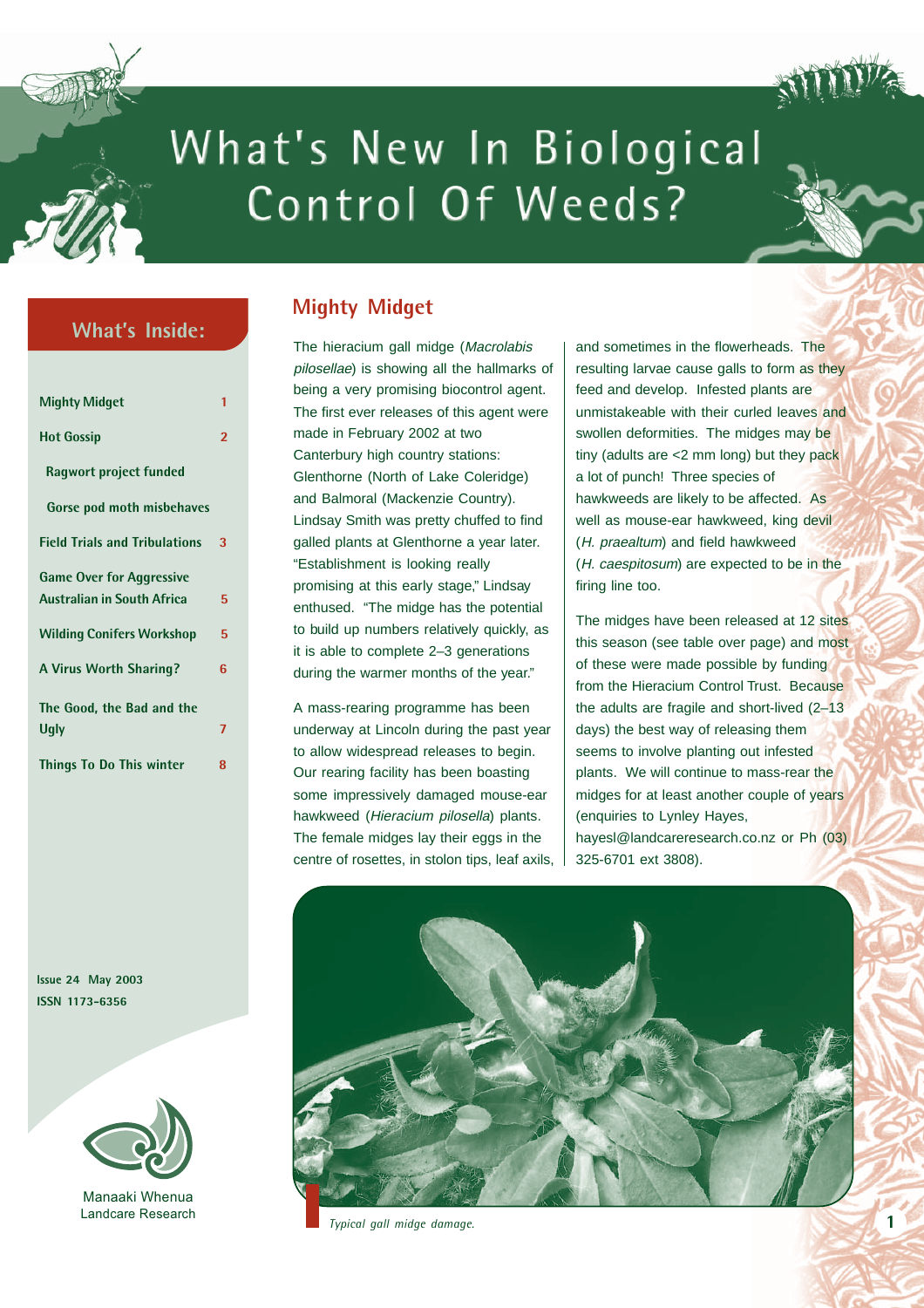#### **Gall Midge Release Sites 2002/03**

New Zealand Army x 4, Waiouru Bluff Station, Kekerengu Mt Gladstone, Awatere Molesworth, Awatere The Hossack, Hanmer Springs Mt Pisa, Wanaka Carrick, Bannockburn Earnscleugh, Alexandra Matangi, Alexandra

The other gall former released to attack hawkweeds, the gall wasp (Aulacidea subterminalis), has now been released widely and has established at 21 out of 52 sites so far. The gall wasp damages the stolons, preventing the formation of daughter plants at the tips. These galls are typically the size of peas and start off green but later turn brown.

#### **Hot Gossip**

In a previous issue we told you that we had been helping a **community ragwort action group on the West Coast of the South Island** to hasten the demise of ragwort (Senecio jacobaea) in that part of the world. We suspect that the mighty **ragwort flea beetle** (Longitarsus jacobaeae) has met its match and doesn't find conditions there to its liking (it's probably just too wet for them). Last year the group applied to MAF's Sustainable Farming Fund for \$300,000 to be spent over 3 years, and we can happily now report that this bid has been successful. A number of organisations have pledged financial assistance to the project, which helped to ensure that it got funded. Thanks to the West Coast Regional Council, Westland

Conservancy of the Department of Conservation, Westland Milk Products, West Coast Development Trust, and the West Coast Branch of Forest & Bird. The New Zealand Landcare Trust has also been heavily involved in getting the project off the ground. This new funding will allow an in-depth assessment of ragwort flea beetle establishment on the West Coast to be carried out (and is expected to confirm our suspicions that it isn't doing well anywhere there). The funding will also allow two new agents to be tested, imported and released. Colleagues in Australia who have worked with the **ragwort plume moth** (Platyptilia isolodactyla) and **ragwort leaf and crown-boring moth** (Cochylis atricapitana) have recommended that these two agents may be better able to cope with conditions on the "Wet Coast".

The **gorse pod moth** appears to have a **wider host-range than we expected**. Recent investigations have revealed that the moth is attacking

pods produced by other exotic members of the Fabaceae family such as broom (Cytisus scoparius). This was not predicted by host-range testing so further studies are underway to try to understand why this has happened. Despite exhaustive searches **no evidence of damage to any native plants** such as prostrate kowhai (Sophora prostrata) and native brooms (Carmichaelia spp.) has been found.

#### **Information Sheets Available**

We still have good stocks of most of the information sheets that comprise "The Biological Control of Weeds Book". If you would like a supply of any of these sheets for giving out at displays, field days, or to students doing essays etc. then please contact Lynley Hayes [\(hayesl@landcareresearch.co.nz,](mailto:hayesl@landcareresearch.co.nz) or Ph 03 3256 701 ext 3808).



*Ragwort is unfortunately still a familiar sight in many places on the West Coast.*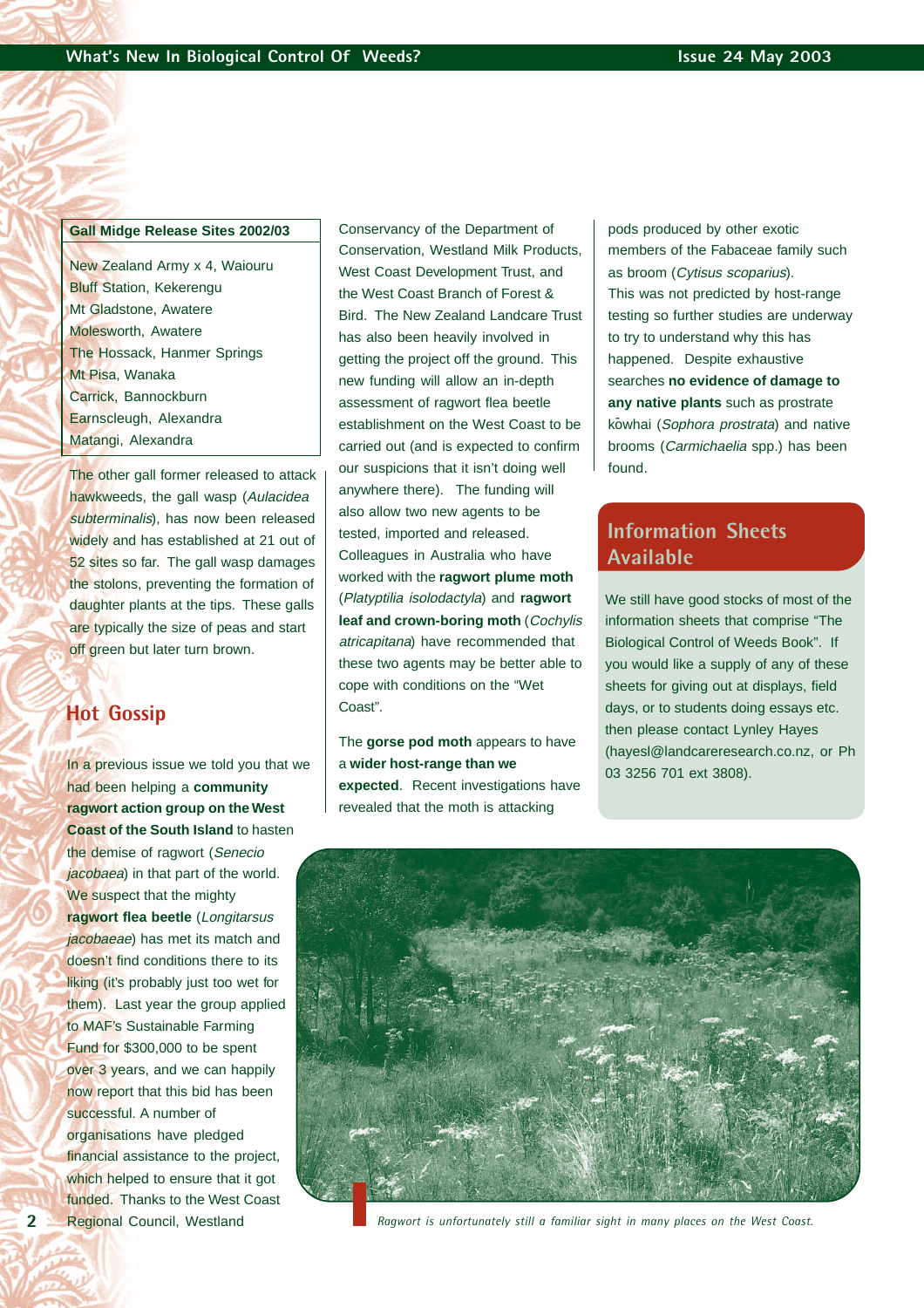**On 1 February a workshop was held at Lincoln, as part of the 8th International Congress of Plant Pathology, focussing on biological control of weeds using fungal pathogens. Over the next four pages we feature the stories shared that day of most relevance to New Zealanders.**

## **Field Trials and Tribulations**

"Finally, we've done it!" Jane Barton told the international experts at the Christchurch workshop. "We've found a way of killing gorse plants without using chemicals! It's easy, just set up a mycoherbicide field trial in a large patch of mature gorse, tie small white plastic tags on some of the bushes, and then sit back and watch as month by month the plants die, regardless of whether or not you've applied any fungus to them!" Jokes aside, it seems that our poor plant pathologists were just unlucky enough to choose a gorse patch in Auckland that was, unbeknown to them at the time, naturally reaching the end of its life span. The presence of lots of hollow dead stems suggests that the lemontree borer (Oemona hirta) might be hastening its demise.

Fortunately all was not lost, as the experiments that Jane and Alison Gianotti set up to test fusarium blight (Fusarium tumidum) and silver leaf fungus (Chondrostereum purpureum) in Auckland were duplicated in Christchurch by Graeme Bourdôt and Geoff Hurrell, of AgResearch, and the gorse down south has been better behaved. Two trials were replicated at both sites.



*Geoff Hurrell (AgResearch) looking after the Christchurch mycoherbicide field trial.*

The aim of the first trial was to find the best time of year to apply silver leaf fungus to gorse. The four researchers involved went out once a month for a year (beginning May 2001) and treated gorse bushes with the fungus. Because silver leaf fungus can only infect living plants through a wound, mycelium in agar was placed on top of cut stems and tied securely in place. Other stems were also cut and either given an application of just the agar or left alone completely to act as experimental controls.

The aim of the second trial was to explore whether fusarium blight and silver leaf fungus can work together in a complementary way. Silver leaf fungus is known to be most active in woody tissues, while fusarium blight is particularly damaging to young fleshy tissues, so in theory all bases would then be covered! Silver leaf fungus was applied to woody cut stems in May 2001, and then several months

later when new growth was appearing fusarium blight was sprayed on in an oil-based formulation. Controls were provided, by spraying plants with the oil-based formulation minus the spores or just plain water.

During the first year of the trials the four researchers checked their handiwork monthly (looking for signs of infection and measuring regrowth) and extended this out to 3-monthly intervals during the second year. "The first year of monitoring at the Auckland site didn't show any statistically significant differences between treatments in either trial, but this was probably because so many of the control plants died – curse that lemon-tree borer!" exclaimed Jane. Fortunately, the results from Christchurch were more promising. Plants treated with either of the two silver leaf fungus isolates produced nearly two-thirds less regrowth than the control plants (Figure 1). Neither of the two silver leaf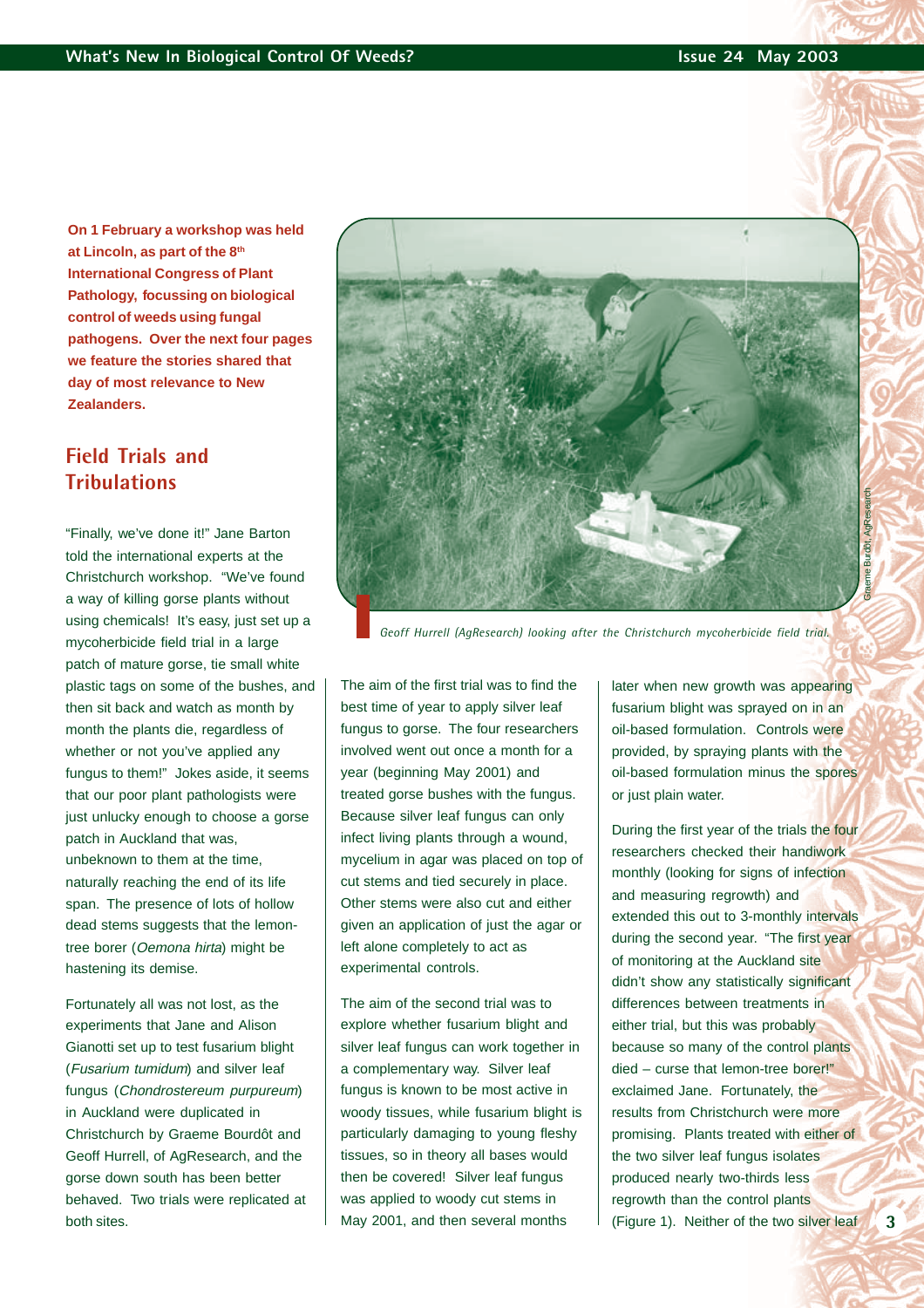



fungus isolates tested seemed to be superior to the other, and as expected the control treatments (agar alone or just cutting) did not affect growth significantly.

Also as expected, the impact of the silver leaf fungus varied depending on when it was applied. In Christchurch, bushes treated in May, August, September and October 2001 or February and March 2002 produced significantly fewer shoots than the controls. So the best time of year to apply the silver leaf fungus to maximise disease on gorse plants is when the weather is mild (i.e. avoid midwinter and midsummer, at least if you're in the South Island).

In the second trial plants treated with silver leaf fungus again produced less regrowth than control treatments (Table 1, column 1) and the two isolates still performed equally well. There was almost no regrowth after stems were treated with both silver leaf fungus and fusarium blight or silver leaf fungus plus the oil formulation (Table 1,

columns 2 and 3). "This means that the oil formulation we used to protect the fusarium blight spores was damaging to the gorse plants in its own right," explained Jane. "This was an

> " The best time of year to apply the silver leaf fungus is when the weather is mild "

unfortunate result, as the toxicity of the formulation masked any impact (if there was one) of the fusarium blight and we still don't know if the two fungi work particularly well together."

The effects of the silver leaf fungus were slow to appear in both trials, with no regrowth shoots recorded as dead until at least 6 months after treatment. The infection has also remained localised, with no evidence that it has spread beyond the treated stems. Therefore, while the results show that the silver leaf fungus is capable of reducing the vigour and survival of regrowth shoots on gorse, further work is needed to determine if either of these pathogens can cause enough damage to be used as a mycoherbicide on mature gorse plants. Meanwhile, at least the lemon-tree borer at the Auckland site is doing a good job!

*Table 1. Trial 2, Christchurch. Average number of live shoots on gorse stems in November 2002, after treatment with silver leaf fungus in May 2001 and fusarium blight in November 2001.*

|                              | <b>Fusarium blight treatment</b> |                                                                |                  |  |
|------------------------------|----------------------------------|----------------------------------------------------------------|------------------|--|
| <b>Silver leaf treatment</b> | Control<br>(water only)          | <b>Formulation</b><br>Fusarium blight<br>fungus in formulation |                  |  |
| Control (cut only)           | 2.5ab                            | $1.0$ abc                                                      | $1.0$ abc        |  |
| Agar (cut plus agar)         | 3.6a                             | 0.5 <sub>b</sub>                                               | 0.5 <sub>b</sub> |  |
| Silver leaf fungus A         | 0.6 <sub>b</sub>                 | 0.2c                                                           | 0.2c             |  |
| Silver leaf fungus B         | 0.4 <sub>bc</sub>                | 0.0c                                                           | 0.0c             |  |

*Note: The letters following the numbers denote whether treatments are statistically significantly different or not (P < 0.05). Treatments sharing the same letter (on its own or in combination with other letters) are not significantly different from each other. Treatments with different letters (or no overlap of letters) are significantly different from each other.*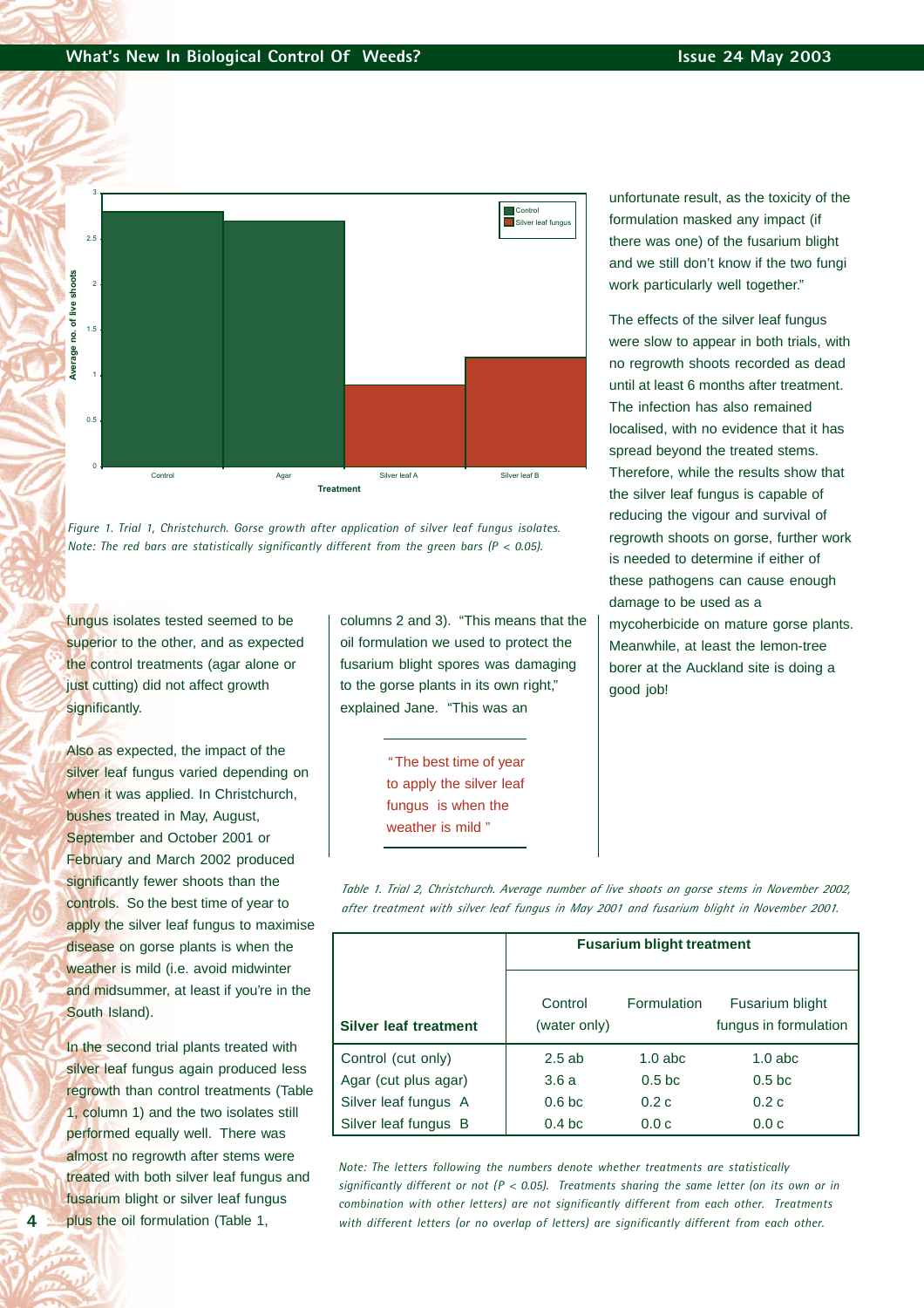# **Game Over for Aggressive Australian in South Africa**

It's always great to hear a success story, especially when it involves beating an Australian at something! Cheryl Lennox of the Plant Protection Research Institute at Stellenbosch, South Africa, told the Christchurch workshop about a highly successful programme that has now brought an invasive Australian tree, Port Jackson willow (Acacia saligna), back into line. Australian wattles were introduced to South Africa to stabilise sand dunes in coastal areas. They did the job admirably well but unfortunately didn't stop there, spreading inland, particularly along river valleys, displacing native vegetation, creating a fire hazard, interfering with agriculture, and sucking rivers dry.

A biological control programme against Port Jackson willow began in the mid-1980s and permission to release a gall rust fungus (Uromycladium tepperianum) was granted in 1987. The fungus attacks young vegetative material such as new phyllodes (leaves) and flower buds. "It established and spread extremely well and now occurs throughout the range of the weed in South Africa," Cheryl explained. Brown galls, some as large as a fist, have become a common sight on Port Jackson trees. You may notice similar galls on Australian wattles in New Zealand as several Uromycladium species, including U. tepperianum, occur here too.

A study has been underway since 1991 to measure the impact of the gall rust. "By 2001 we estimated that on average 80% of trees at our study sites were infected and larger infected trees had around 170 galls each," revealed

Cheryl. The density of the trees has been substantially reduced to around 3–55% of their former levels. Most of the older trees have been killed. Many of the remaining ones are young seedlings, which rapidly become infected by the rust. In many areas native "fynbos", grasses and sedges are beginning to replace the unwanted trees. "The gall rust has been a

great success and Port Jackson willow is now completely under biological control in South Africa," Cheryl confirmed.

Although some seeds are still being produced, the numbers are considerably reduced and seedling



*Lynley examining galls at Stellenbosch.*

survival is now poor thanks to the gall rust. Seed production is expected to decline even further with the recent introduction and release of a seedfeeding weevil (Melantarius compactus).

### **Wilding Conifers Workshop: Could Biocontrol Ever Be the Answer?**

We are organising a workshop in Christchurch on Monday 11 August immediately preceding the New Zealand Plant Protection Society's annual conference. The aim of this workshop is to allow a frank and open discussion about whether biological control is a possible solution to our serious wilding conifer problem. Seed funding for this workshop is being provided by regional councils nationwide. There is likely to be an attendance charge to cover the cost of catering and a copy of the proceedings (we are hoping to capture the wealth of information presented that day in book form).

Speakers will address all angles of the conundrum from the extent of the wilding conifer problem and the problems they cause, current control operations and possible new control technologies,

prospects for finding suitable biocontrol agents, and possible conflicts of interest such as the risk of biocontrol agents vectoring pine pitch canker (should it ever arrive here). Overseas experts from South Africa and the United States who are grappling with these same issues have been invited to speak at the workshop. After the presentations are completed workshop participants will be able to debate possible future options, consider whether the potential risks associated with biocontrol outweigh the possible benefits, and come up with some recommendations about what should happen next.

If you are interested in attending this workshop or purchasing a copy of the proceedings please contact the convenor Richard Hill [\(hillr@crop.cri.nz,](mailto:hillr@crop.cri.nz) or Ph 03 3256 400).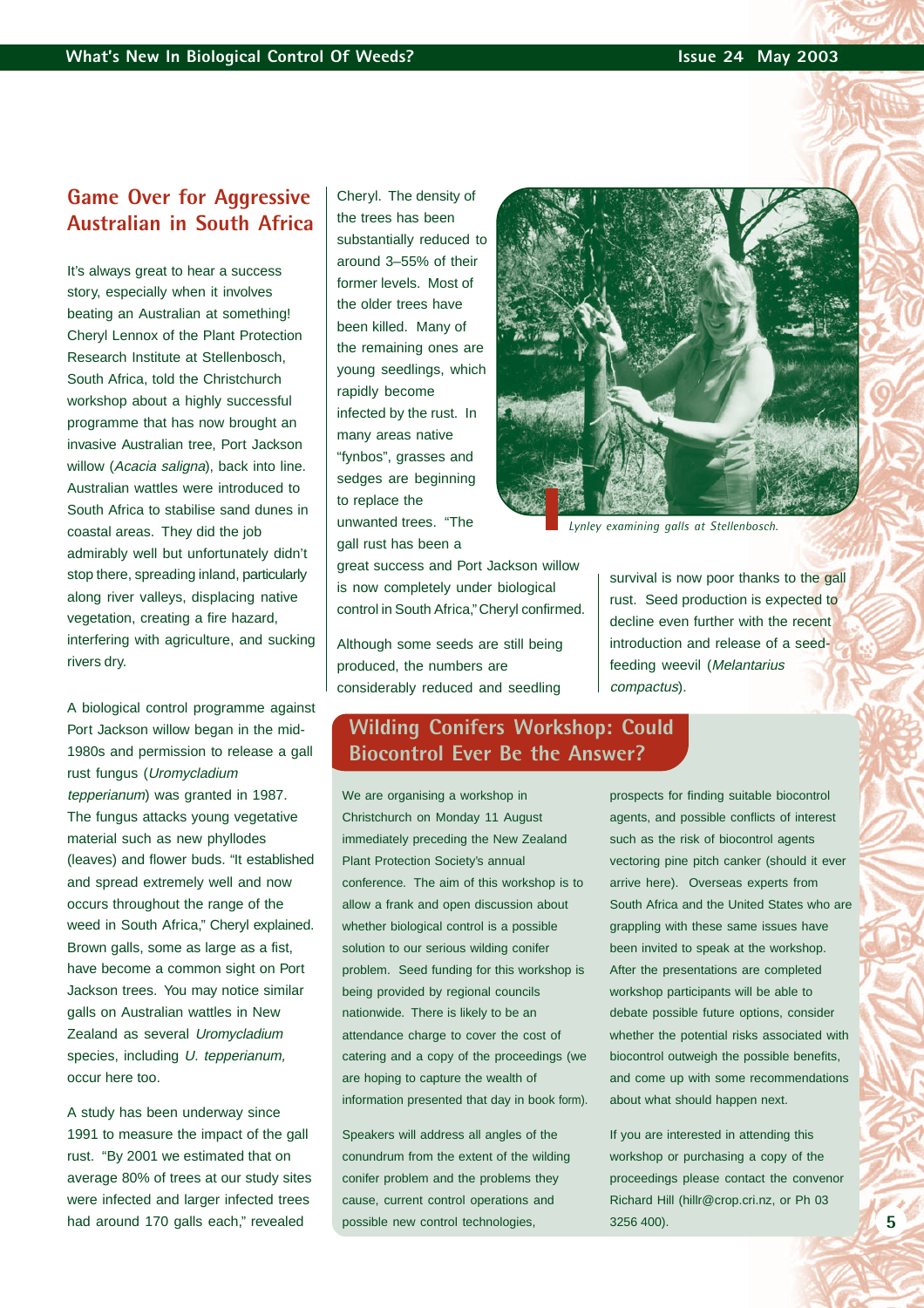#### **A Virus Worth Sharing?**

Those of you with memories like elephants may recall that when we looked into the prospects for biological control of moth plant (Araujia sericifera) we mentioned that the araujia mosaic virus (AjMV) commonly stunts the plant in Argentina. This virus is transmitted from plant to plant by aphids and one of these (Aphis nerii) is already present in New Zealand. However, we cautioned that viruses had rarely been contemplated as biocontrol agents for weeds and we therefore had reservations about the feasibility of this approach. At the Christchurch workshop Professor Raghavan Charudattan (or Charu to his friends) from the University of Florida, USA, told us about a promising project to control tropical soda apple (Solanum viarum) using a virus, the tobacco mild green mosaic



tobamovirus (TMGMV). Tropical soda apple is a nasty thorny invasive weed of South American origin that is still spreading at an alarming rate. Luckily we don't have it here.

> " There are no storage or shelf-life problems "

TMGMV kills tropical soda apple fast (10–21 days in glasshouse trials). "Plants of all ages are susceptible with older plants taking longer to succumb," explained Charu. Good results in the glasshouse don't always carry over to the field, but trials at three different locations in Florida resulted in an 83– 97% kill rate. Researchers have been experimenting with various application techniques and a high-pressure spray

> seems to be effective. "The vicious spines on the plant allow it to inoculate itself," revealed Charu. The natural mode of spread is not understood but TMGMV is thought to be a contact

Raghavan Charudattan

virus and not one vectored by insects.

A brew of TMGMV can easily be prepared by propagating the virus on susceptible Turkish tobacco (Nicotiana tabacum var. Turkish Samsum) and extracting the inoculum, which is then stored as leaf extract at -20°C. "There are no storage or shelf-life problems," marvelled Charu. Furthermore, TMGMV is not harmful to humans and can easily be deactivated with laundry detergent.

The only downside is that TMGMV has a wide host-range. It primarily affects members of the Solanaceae and could harm desirable vegetables like peppers (Capsicum annuum). However, TMGMV occurs naturally in Florida and many parts of the world so it may be acceptable to apply it in areas well away from any susceptible beneficial plants. More research into the risks, such as how long the virus persists in the soil, needs to be carried out before researchers can be sure that the virus is the answer to the state's tropical soda apple problem.

Back in New Zealand we are currently



undertaking a study to see what organisms attack moth plant here. If funding can be found to investigate prospective control agents overseas, on further advice from our American colleagues, we may just take another look at the AjMV.



*Tropical soda apple "the plant from hell" before and after a dose of Tobacco mild green mosaic tobamovirus.*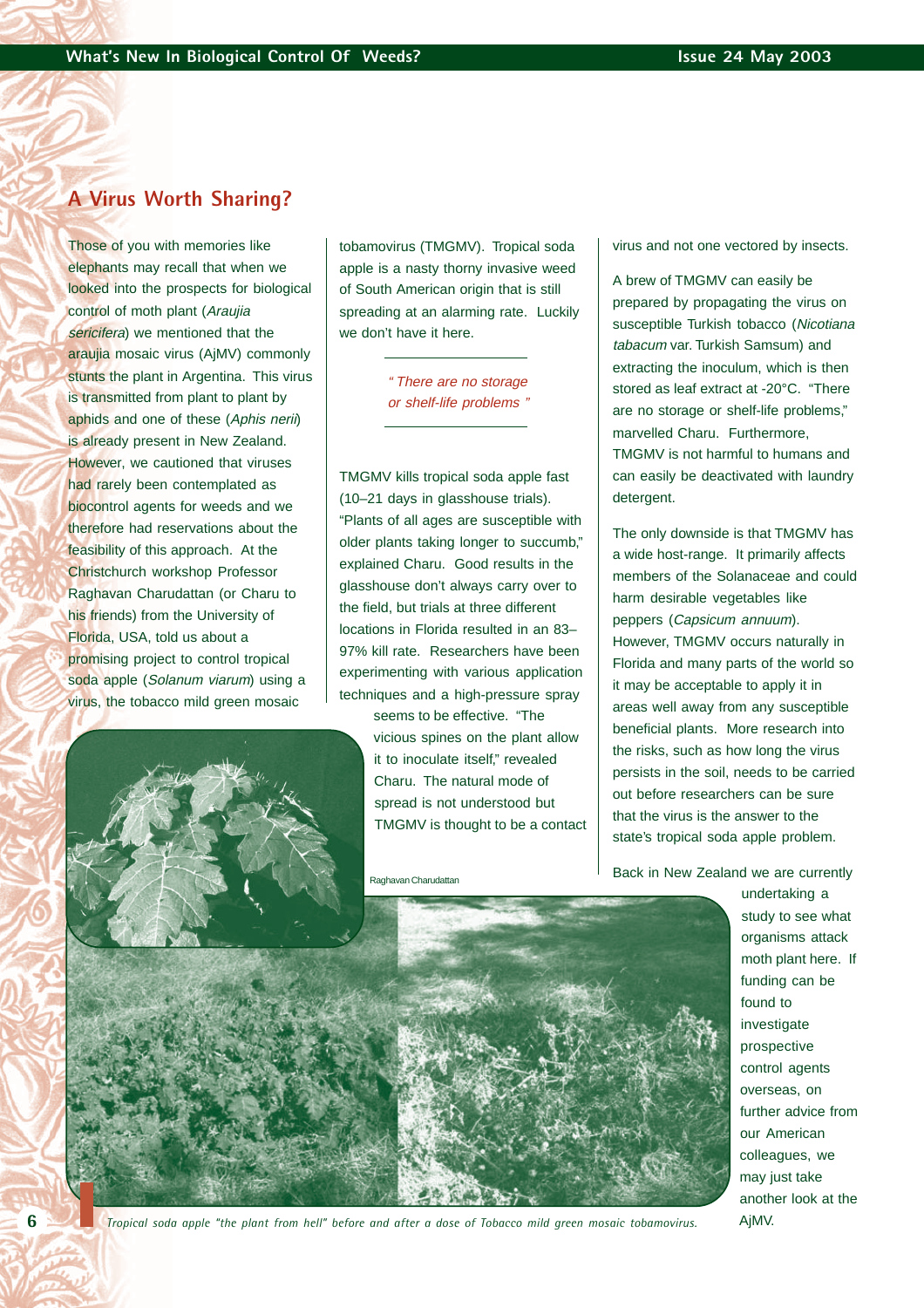#### **The Good, the Bad, and the Ugly**

Former staff member Louise Morin (now at CSIRO, Canberra) summarised for the participants at the Christchurch workshop the risks and benefits of introducing exotic pathogens to control weeds. Since the 1970s the popularity of using pathogens (primarily rust fungi) has been on the up and up. In fact it is only in the last decade that Landcare Research has employed plant pathologists to work on biocontrol of weeds. As always there are risks of undesirable non-target effects. So what are the risks?

There is always a concern that the pathogen might attack other desirable plants. Safety testing is carried out according to internationally accepted guidelines, which are continually being revised and refined in light of new information. "The determination of the likely host-range of a pathogen is not an easy process particularly when symptoms of infection may take as long as 18 months to show up, as was the case with the bone-seed rust (Endophyllum osteospermi)," explained Louise However, we can take heart from the fact that the testing procedures do appear to be satisfactory, since the safety record for using pathogens remains unblemished.

There is a possibility that if a weed is successfully controlled it may simply open up a niche for other undesirable plants to fill. If a weed is only partially controlled, because not all biotypes are susceptible, then there is a danger of simply replacing susceptible biotypes with resistant ones. In Australia a narrow-leaved form of skeleton weed (Chondrilla juncea) was spectacularly controlled using a rust, Puccinia chondrillina, but the party was shortlived as resistant broad- and intermediate-leaved forms stepped into the breach. However, as Louise points out, "these scenarios can be avoided by careful planning and by combining and integrating land management and weed control techniques."

> " The safety record for using pathogens remains unblemished"

All living organisms have the power to evolve and adapt to a changing environment or exploit a new niche. However, the risk of exotic pathogens changing and evolving over time is no different to the risk of endemic pathogens doing the same thing. "Worldwide there are few recorded instances of rust fungi extending their host range when a host and/or fungus have been accidentally introduced to a new region," revealed Louise. Hybridisation can also occur but rarely results in strong viable offspring. There is also a risk of weeds evolving and becoming resistant to biocontrol agents, but they could in turn adapt and find new ways around the problem leading to a coevolutionary arms race.

There have been some highly spectacular successes controlling weeds using pathogens, e.g. mist flower (Ageratina riparia) in Hawai'i and now New Zealand, and Port Jackson willow (Acacia saligna) in South Africa (see Game Over for Aggressive Australian, page 5). The collective gain of such programmes has generally far exceeded any implementation costs. Rust fungi do not generally require redistribution, as they are effectively dispersed by the wind and the benefits they bring are freely available to all. The general consensus seems to be that the benefits of controlling weeds using introduced pathogens (and insects) far outweighs the risks. "However, it is important to be realistic about the risks of biocontrol and remain vigilant at all times."

Negate Cust sportes

Ord were